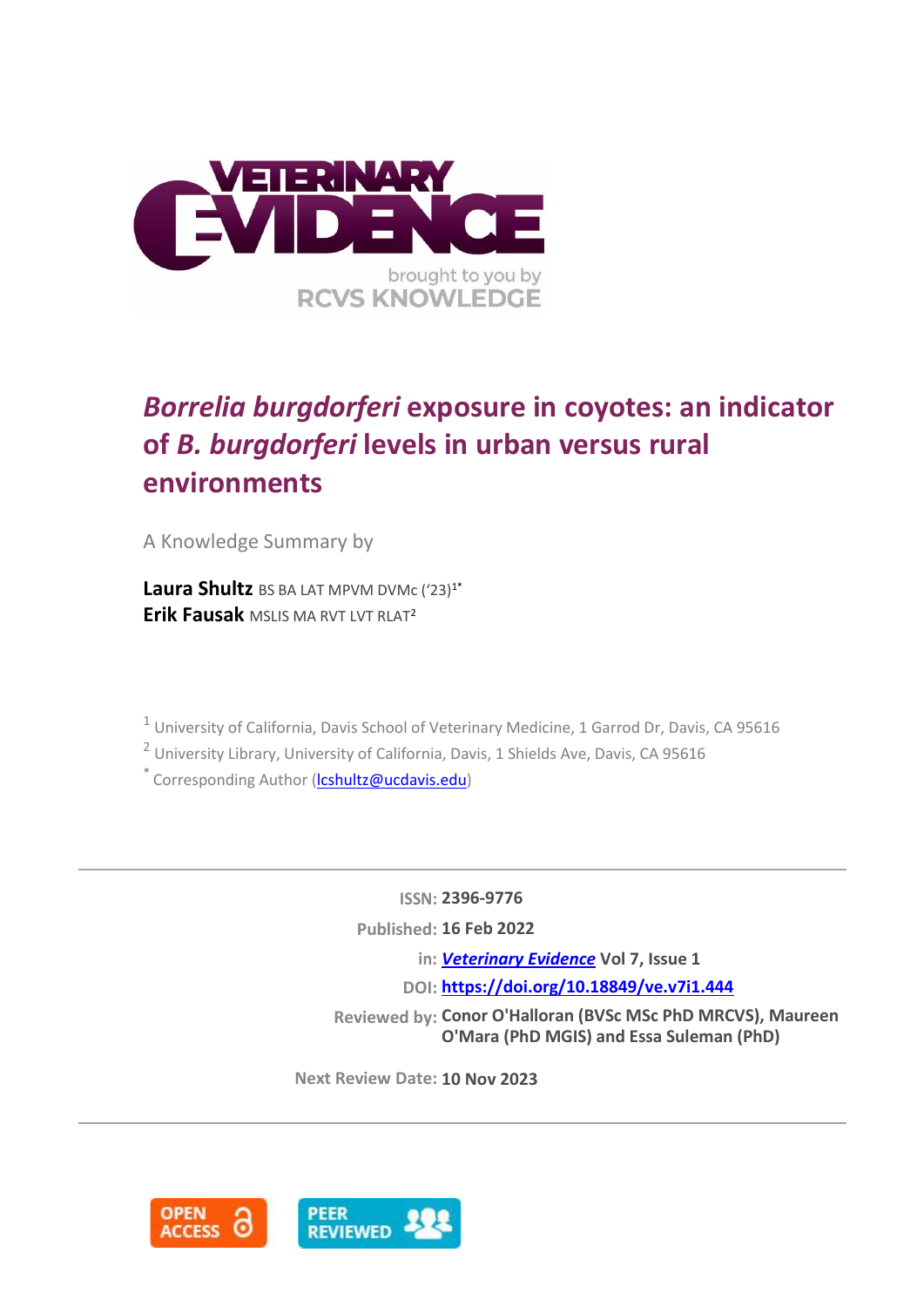# **KNOWLEDGE SUMMARY**

## **PICO question**

Do wild coyotes in the US that are in an urban habitat compared to a rural habitat have a higher prevalence of *Borrelia burgdorferi* seroconversion?

## **Clinical bottom line**

**Category of research question**

Prevalence

## **The number and type of study designs reviewed**

Two papers, both utilising a cross-sectional study design

## **Strength of evidence**

Zero

## **Outcomes reported**

The relevant studies provide very limited to no evidence towards answering this PICO question. In one, while the absolute percentage of *Borrelia*-antibody-positive canines (including dogs in addition to coyotes) is higher in metropolitan areas, the effect was not found to be statistically significant, possibly due to their small sample sizes. In the second study, prevalence of antibodies against *Borrelia* was compared between different rural habitats, but no urban coyotes were tested as a comparison and thus the PICO question cannot be evaluated

## **Conclusion**

There is a knowledge gap concerning the prevalence of *Borrelia* in coyotes and how it differs between urban and rural environments. Wild coyotes could be used as a sentinel species of Lyme disease activity and to assess potential for domestic pet and human infections, which would inform clinical differential diagnoses as well as testing and vaccination recommendations. More studies are needed before this PICO question can be answered in a confident manner

# [How to apply this evidence in practice](https://learn.rcvsknowledge.org/mod/book/view.php?id=50)

The application of evidence into practice should take into account multiple factors, not limited to: individual clinical expertise, patient's circumstances and owners' values, country, location or clinic where you work, the individual case in front of you, the availability of therapies and resources.

Knowledge Summaries are a resource to help reinforce or inform decision making. They do not override the responsibility or judgement of the practitioner to do what is best for the animal in their care.

# **Clinical scenario**

A dog presents with fever, painful/swollen joints, shifting lameness, lack of appetite, lethargy, and swollen lymph nodes. The patient is not up to date on parasite preventatives, and Lyme disease is suspected. Knowing the prevalence of *Borrelia burgdorferi* in the area and whether the patient lives in an urban or rural environment could influence how likely that diagnosis is and if it should be given serious consideration. Coyotes occupy urban, rural, and wilderness environments and can serve as a sentinel species to indicate *Borrelia* disease levels and geographical trends to help inform diagnoses and vaccination recommendations.

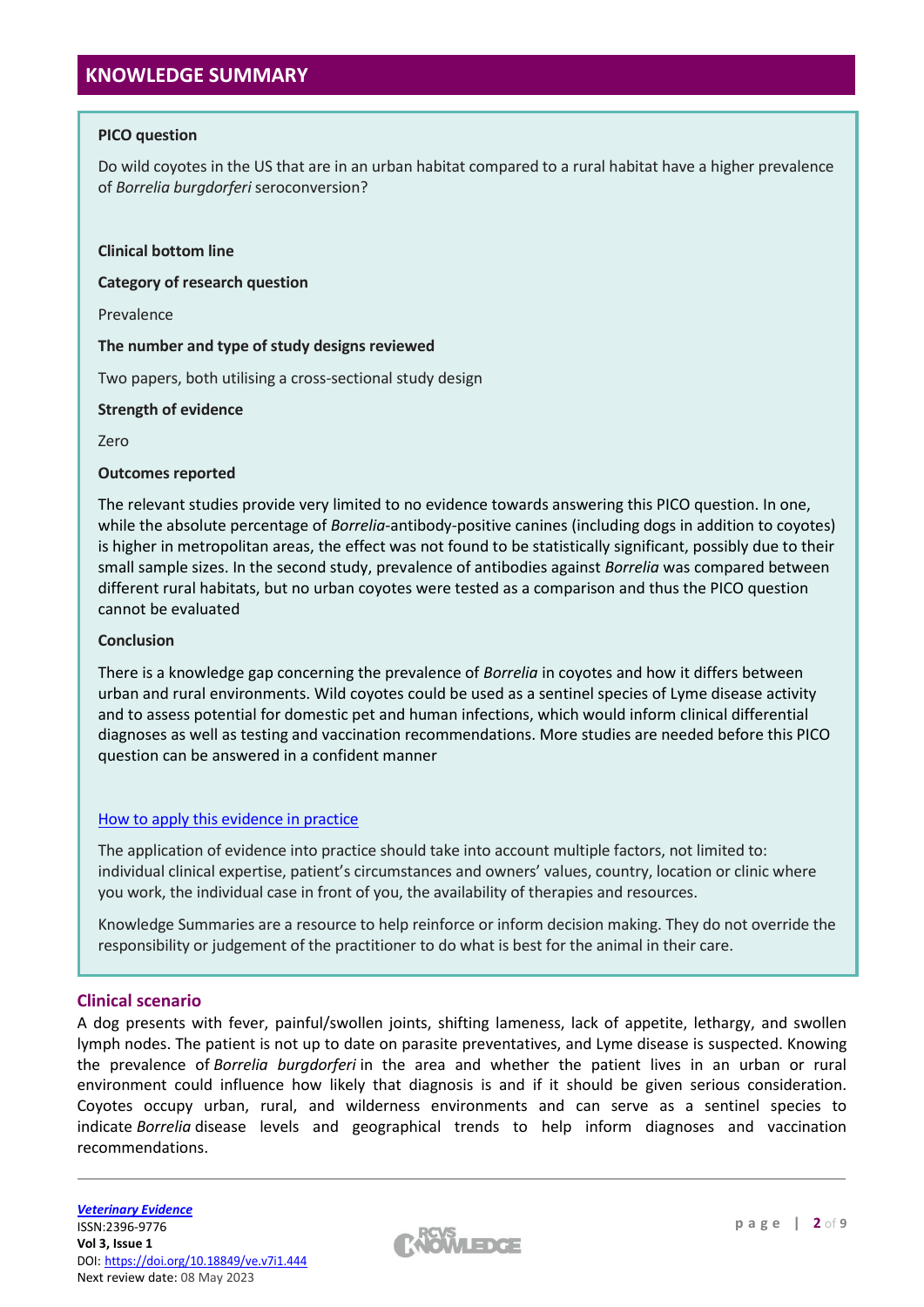# **The evidence**

While cross-sectional studies provide a high level of evidence for prevalence questions assessing exposure to this pathogen, neither of the two studies evaluated here were directly investigating whether *Borrelia burgdorferi* levels vary between urban and rural environments in wild coyotes of the United States. Due to this, the evidence that they provide towards the PICO question of interest is extremely limited.

In the Olson et al. study from 2000, seroprevalence was determined for canines including both dogs and coyotes in San Diego County, CA, allowing an assessment of risk for human cases of Borreliosis to be conducted. No statistical association was found between disease prevalence and lifestyle (rural vs urban vs indoors) of the canine host, but prevalence of *B. burgdorferi* antibodies was higher in metropolitan dogs, with the lowest prevalence being found in the most natural habitat; they postulated this could be due to importation of seropositive animals by high mobility owners or 'brush-border habitat' styles in urban landscaping supporting tick populations (Olson et al., 2000). However, when looking solely at coyotes, the sample size is small (n = 83), and there was only one positive individual, which was from a rural environment (Olson et al., 2000).

Five years later, Foley et al. (2005) published a study that looked deeper at variation in *B. burgdorferi* seroprevalence by vegetation type and climate within *Ixodes pacificus*-infested counties of California. While Foley et al. (2005) did not directly classify the tested individuals as urban or rural, 'urban' was a habitat option and urban areas are included in mapped visualisations of the data; examining their maps, it appears no or few coyotes from urban habitats were tested. With no tested urban coyotes clearly identifiable, this study does not allow us to answer the target PICO question but does explore variation within rural environments at a finer scale (Foley et al., 2005). Prevalence was higher in areas with higher rainfall as well as in blue oak woodland, montane hardwood, and redwood vegetation habitats, with seasonal peaks in June – July and November – April (Foley et al., 2005).

There were no papers that directly addressed this PICO question, which identifies a gap in knowledge where further research is needed.

| <b>Olson et al. (2000)</b>   |                                                                                                                                                                                                                                                                                                                                                                                                                                                                                                                                                                                                                                                                                                                                                                                                                                                                                |  |  |  |  |
|------------------------------|--------------------------------------------------------------------------------------------------------------------------------------------------------------------------------------------------------------------------------------------------------------------------------------------------------------------------------------------------------------------------------------------------------------------------------------------------------------------------------------------------------------------------------------------------------------------------------------------------------------------------------------------------------------------------------------------------------------------------------------------------------------------------------------------------------------------------------------------------------------------------------|--|--|--|--|
| <b>Population:</b>           | Canines: Dogs (Canis familiaris) and coyotes (Canis latrans).                                                                                                                                                                                                                                                                                                                                                                                                                                                                                                                                                                                                                                                                                                                                                                                                                  |  |  |  |  |
| Sample size:                 | 1000 canines (917 dogs, 83 coyotes).                                                                                                                                                                                                                                                                                                                                                                                                                                                                                                                                                                                                                                                                                                                                                                                                                                           |  |  |  |  |
| <b>Intervention details:</b> | Canine sera were obtained from local veterinarians,<br>trappers, animal shelters, and humane societies between<br>March 1992 and March 1993.<br>Urban or Rural 'Lifestyle' designation was included in the<br>data collected by the investigators.<br>Sera were tested by ELISA for Borrelia burgdorferi antibodies<br>$\bullet$<br>with results being validated via Western blot test and/or<br>indirect fluorescent antibody (IFA) tests at reference<br>laboratories.<br>Criterion for positive ELISA: spectrophotometrically<br>$\circ$<br>three standard deviations above the mean optical<br>density of samples from control animals.<br>Criterion for positive Western blot test: presence of<br>$\circ$<br>5/10 most common antigen IgG bands.<br>Criterion for positive IFA: >1:128 of the equivalent<br>$\circ$<br>when correlating for interlaboratory variability. |  |  |  |  |
| <b>Study design:</b>         | Cross-sectional study design.                                                                                                                                                                                                                                                                                                                                                                                                                                                                                                                                                                                                                                                                                                                                                                                                                                                  |  |  |  |  |

# **Summary of the evidence**

 $\Gamma$ 

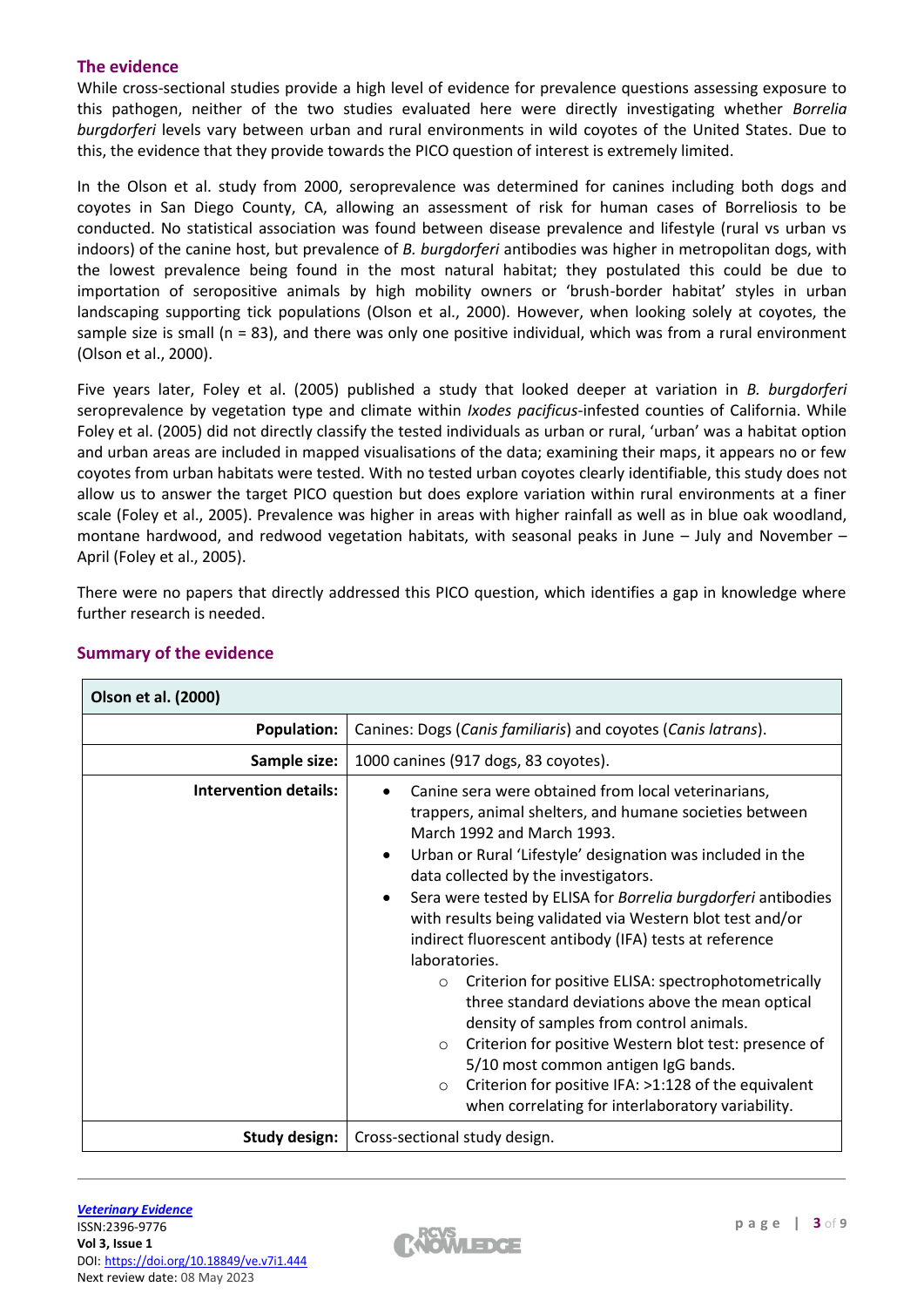| <b>Outcome studied:</b>                               | The objective of this study was to determine the seroprevalence of B.<br>burgdorferi in San Diego county as assessed in canines, who can serve<br>as a sentinel for human risk of Lyme disease cases. Seroconversion was<br>measured by ELISA and confirmed via Western blot test and/or IFA at a<br>reference laboratory.                                                                                                                                                                                                                                                                                                                                                                                                                                                                                  |  |  |  |  |
|-------------------------------------------------------|-------------------------------------------------------------------------------------------------------------------------------------------------------------------------------------------------------------------------------------------------------------------------------------------------------------------------------------------------------------------------------------------------------------------------------------------------------------------------------------------------------------------------------------------------------------------------------------------------------------------------------------------------------------------------------------------------------------------------------------------------------------------------------------------------------------|--|--|--|--|
| <b>Main findings:</b><br>(relevant to PICO question): | For wild coyotes, no association with lifestyle (urban vs rural)<br>was found ( $P = 1.0$ for coyotes).<br>Only one coyote (rural) tested positive for Lyme disease.<br>$\bullet$<br>While no significance of burgdorferi occurred in the coyote<br>$\bullet$<br>population, the domestic dog data showed some interesting<br>outcomes:<br>The location considered the wildest, Camp Pendleton,<br>$\circ$<br>a US Marine Corps training area, had the lowest<br>seroprevalence in dogs (0.5%).<br>Seroprevalence of dogs in the metropolitan sector was<br>$\circ$<br>the highest (4.6%).<br>The authors postulate this could be due to importation<br>$\circ$<br>of seropositive animals by high mobility owners or<br>'brush-border habitat' styles in urban landscaping<br>supporting tick populations. |  |  |  |  |
| Limitations:                                          | When considering only coyotes, the sample size is small (total n<br>$\bullet$<br>$= 83$ , seropositive $n = 1$ , especially given that Borreliosis is rare.<br>The low number of positives limited the power of subset<br>$\bullet$<br>analysis.<br>Prevalence may be overinflated due to cross-reactivity of<br>antibodies.<br>The authors did not utilise a vaccine free population, though<br>they state only three dogs in the study had received the vaccine.                                                                                                                                                                                                                                                                                                                                          |  |  |  |  |

| Foley et al. (2005)          |                                                                                                                                                                                                                                                                                                                                                                                                                                                                                                                                                                                                                                                                                                                                                                                                                                                                                                                                                                                                              |  |  |  |  |
|------------------------------|--------------------------------------------------------------------------------------------------------------------------------------------------------------------------------------------------------------------------------------------------------------------------------------------------------------------------------------------------------------------------------------------------------------------------------------------------------------------------------------------------------------------------------------------------------------------------------------------------------------------------------------------------------------------------------------------------------------------------------------------------------------------------------------------------------------------------------------------------------------------------------------------------------------------------------------------------------------------------------------------------------------|--|--|--|--|
| <b>Population:</b>           | Coyotes in Ixodes pacificus infested counties of California.                                                                                                                                                                                                                                                                                                                                                                                                                                                                                                                                                                                                                                                                                                                                                                                                                                                                                                                                                 |  |  |  |  |
| Sample size:                 | 215 total coyotes.                                                                                                                                                                                                                                                                                                                                                                                                                                                                                                                                                                                                                                                                                                                                                                                                                                                                                                                                                                                           |  |  |  |  |
| <b>Intervention details:</b> | 215 coyotes were trapped by USDA Wildlife Services as part of a<br>$\bullet$<br>predator control program and convenience samples were taken<br>from these animals for analysis.<br>170 were tested for Borrelia burgdorferi, as blood from 45<br>$\bullet$<br>coyotes from one county was not available when burgdorferi<br>testing was performed.<br>Coyotes were split into several subsets including county,<br>$\bullet$<br>habitat, and month for analyses with varying sample sizes from<br>1 to 57.<br>'Urban' was a habitat option and urban areas are<br>$\circ$<br>included in mapped visualisations of the data;<br>examining the maps, there are no urban coyotes easily<br>identifiable.<br>Blood was either collected ante-mortem into ethylenediamine<br>tetraacetic acid (EDTA) or heart clot blood was collected post-<br>mortem.<br>Sera was tested via indirect fluorescent antibody (IFA) for<br>$\bullet$<br>burgdorferi, with positive-IFA sera verified with Western blot<br>testing. |  |  |  |  |

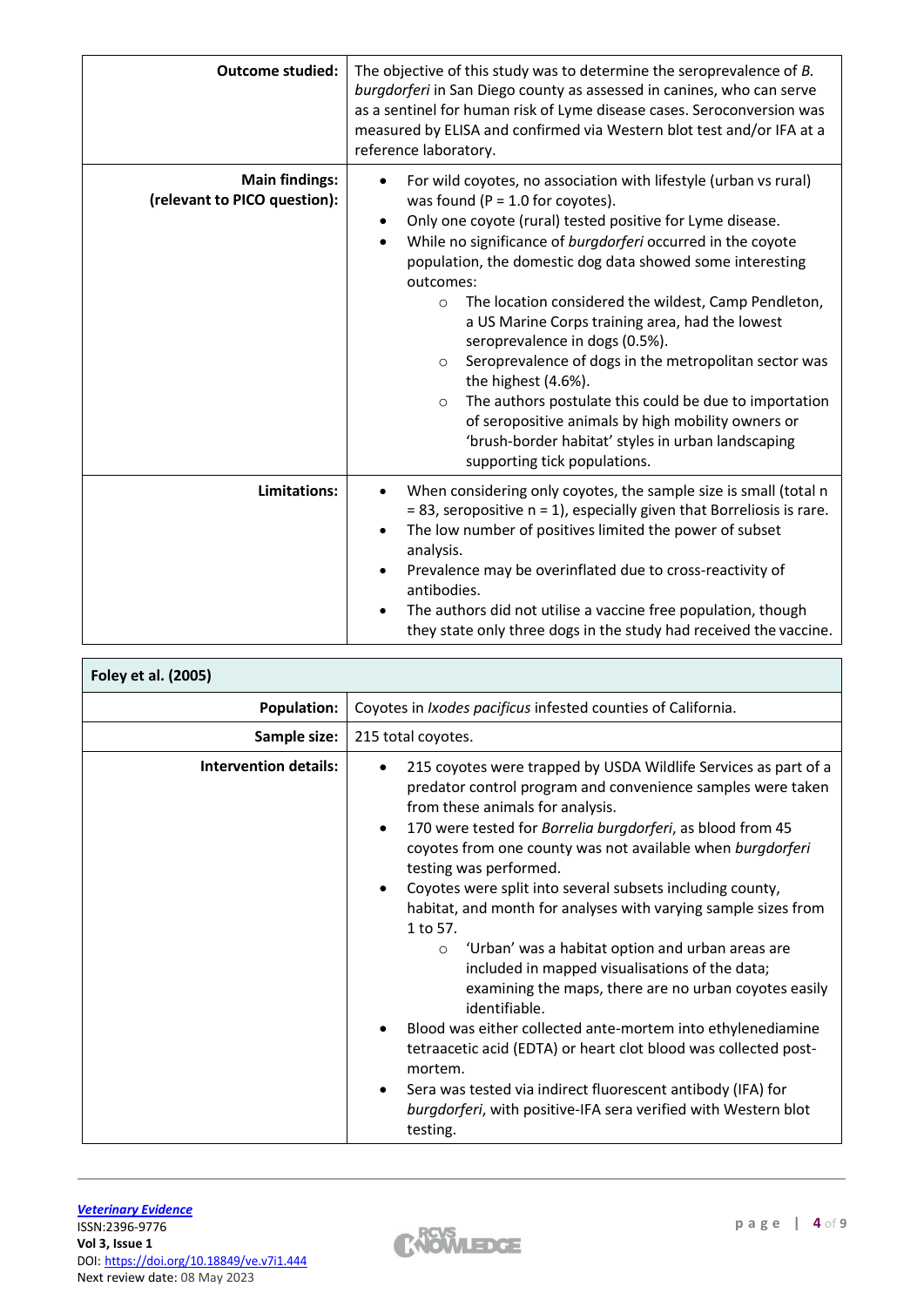|                                                       | Criterion for positive IFA: a positive cut off of 1:25<br>$\circ$<br>was used to indicate further testing by Western blot<br>test.<br>Criterion for positive Western blot test: presence of<br>$\Omega$<br>three or more diagnostic IgG bands.                                                                                                                                                                                                                               |  |  |  |  |
|-------------------------------------------------------|------------------------------------------------------------------------------------------------------------------------------------------------------------------------------------------------------------------------------------------------------------------------------------------------------------------------------------------------------------------------------------------------------------------------------------------------------------------------------|--|--|--|--|
| Study design:                                         | Cross-sectional study design.                                                                                                                                                                                                                                                                                                                                                                                                                                                |  |  |  |  |
| <b>Outcome studied:</b>                               | The aim of this study was to examine spatial and temporal<br>relationships at a smaller-scale to understand ecological drivers of<br>disease among Anaplasma phagocytophilum and B. burgdorferi-<br>exposed coyotes. Prevalence of disease between different<br>vegetation type and climate in <i>Ixodes pacificus</i> infested counties of<br>California was investigated. Seroconversion for B. burgdorferi was<br>tested via IFA and confirmed via Western blot test.     |  |  |  |  |
| <b>Main findings:</b><br>(relevant to PICO question): | There was a 18.9% seroprevalence ( $n = 148$ ) with no<br>association for sex in the tested coyotes.<br>B. burgdorferi occurred at higher levels in areas with higher<br>rainfall and in blue oak woodland, montane hardwood, and<br>redwood vegetation regions, and decreased in coastal<br>sagebrush and cropland, providing a finer-scaled analysis<br>within a rural category.<br>B. burgdorferi seroprevalence peaked seasonally (June - July<br>and November - April). |  |  |  |  |
| Limitations:                                          | While rural coyotes were sampled in this study, urban<br>coyotes do not seem to be included in the study population.<br>When split into subsets, sample sizes are smaller ( $n = 1-57$ ).                                                                                                                                                                                                                                                                                    |  |  |  |  |

# **Appraisal, application and reflection**

Lyme disease in the United States is caused by the bacterium *Borrelia burgdorferi* sensu stricto (s.s.) and is vectored by *Ixodes* ticks, namely *Ixodes scapularis* in the eastern United States and *Ixodes pacificus* in the western United States that feed on many animal species including humans (Steere et al., 2016). Throughout the United States, Lyme borreliosis is an important emerging disease causing approximately 30,000 new human cases annually (CDC, 2019). While the majority of cases are in the northeastern/mid-Atlantic United States have occurred in all 50 states (CDC, 2019) and the highly diseased regions are expanding (Steere et al.*,* 2016). This is also driven by climate change, allowing ticks to expand their geographic ranges and increase in abundance in recent decades presenting new and increased health risks to humans and animals (Sonenshine, 2018).

While Lyme disease is more debilitating in humans, dogs and other domestic animals can also contract *Borrelia* infections (Self et al., 2018). In fact, canines can act as sentinels of Lyme disease; testing for exposure to *B. burgdorferi* in dogs can be done during annual wellness visit examinations by veterinarians (Self et al., 2018). Veterinarians can then act as stewards of public health by reporting seroprevalence and cases of Lyme Borreliosis to the local public health department, helping to effectively track the spread of *Ixodes* ticks and *B. burgdorferi* as climate change advances. This serves not only additional animal patients that may present as cases in new areas, but also as a warning flag for human health; public health policy makers can make informed interventions if made aware of new or increasing cases of Lyme disease.

While useful, in private practice domestic animals as a sentinel may be limited because diagnostics is often limited by the permission and finances of pet owners. Coyotes (or other wild canids) are another sentinel species that can be sampled via convenience through animal control agencies, rehab facilities, and roadkill to add to the field's understanding or Borreliosis risk. While a convenience sample (use of easily available samples

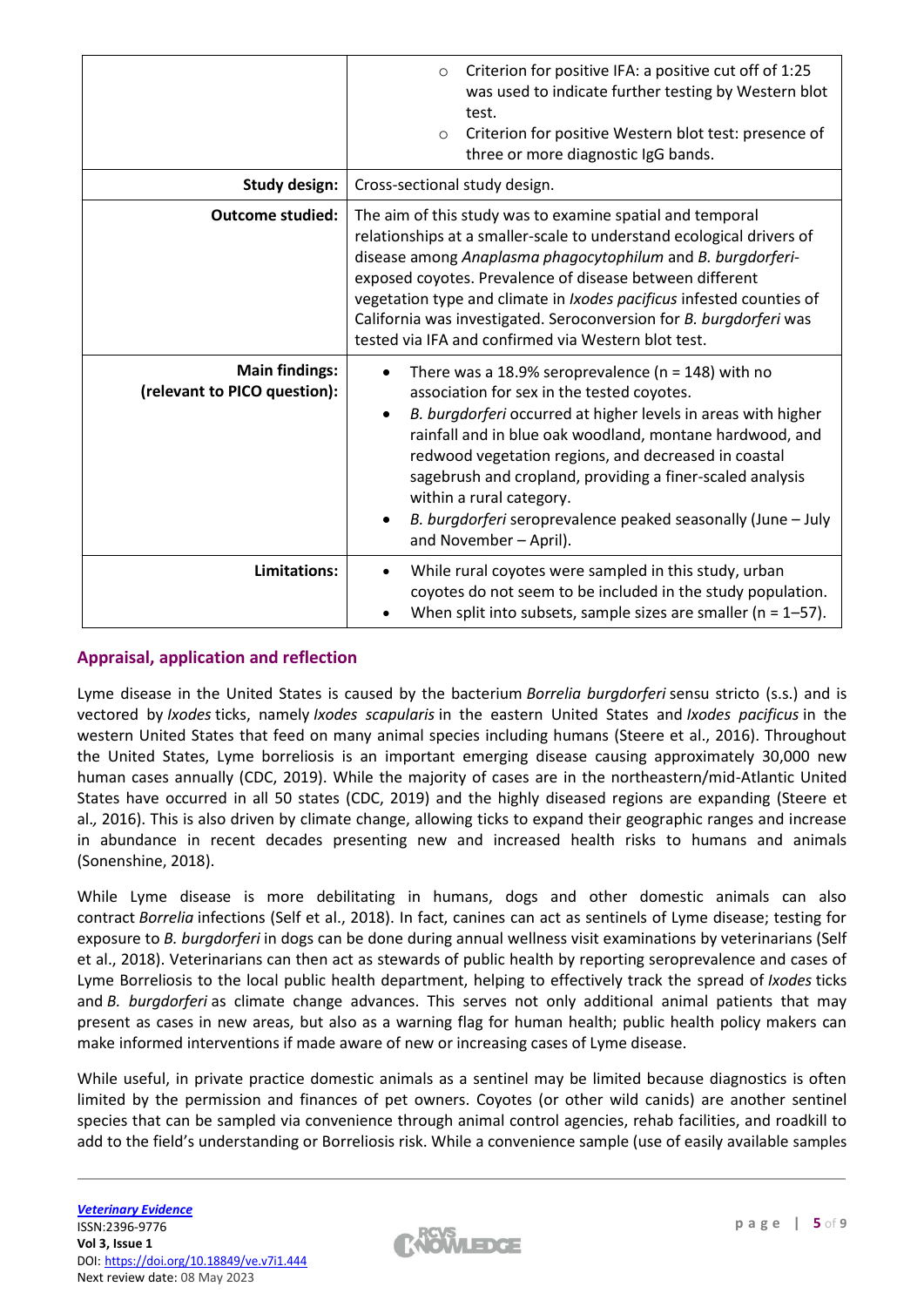or samples on hand) is non-probabilistic and thus does have limitations on the amount it can inform the epidemiologic understanding of a disease, it is a good starting method that limits the challenges of wild species monitoring such as sampling effort and cost of the monitoring efforts. Despite these inherent challenges that exist in monitoring wildlife such as varying population densities and smaller sample sizes, using coyotes as a sentinel is an established practice for other pathogens such as *Anaplasma phagocytophilum* or *Yersinia pestis*, which are both zoonotic vector-borne diseases (Foley et al., 2005; and Brown *et al.,* 2011). Testing coyotes can allow us to characterise disease levels in many different environments because coyotes will utilise and have successfully adapted to not only wilderness and rural but also urban environments (Crooks, 2002). Because coyotes utilise multiple environments and have large home ranges (Gehrt et al., 2009), they could also serve as conduits to take *Borrelia-*infected ticks between habitats or into new areas.

By characterising the exposure and role of *Borrelia* in coyotes, there is potential that daily clinical decisions of veterinarians can be informed. If veterinarians are aware of the prevalence of *Borrelia* in surrounding wildlife and the risk posed to their patients, it can hold an appropriate place on their differential list for clinically affected patients and can be utilised to inform testing and vaccination decisions. At the time of this writing, there is a paucity of information concerning how prevalence varies between urban and rural environments and if this can inform clinical decisions of veterinarians; more research is needed in order to determine if wild coyotes have a higher prevalence of *B. burgdorferi* seroconversion in an urban habitat compared to a rural habitat, and if wild coyotes are indeed a good sentinel species for *B. burgdorferi* in urban environments.

| <b>Search strategy</b>                   |                                                                                                                                                                                                                                                                                                                                                                                                                                                                                                                                                                                                                                                                                                                                             |  |
|------------------------------------------|---------------------------------------------------------------------------------------------------------------------------------------------------------------------------------------------------------------------------------------------------------------------------------------------------------------------------------------------------------------------------------------------------------------------------------------------------------------------------------------------------------------------------------------------------------------------------------------------------------------------------------------------------------------------------------------------------------------------------------------------|--|
| Databases searched and dates<br>covered: | CAB Abstracts on CAB Direct Platform 1973 - 2021<br>(included products: CAB ABSTRACTS, VetMed Resource, CABI Full Text,<br>Global Health, Animal Health and Production Compendium (AHPC))<br>Medline on PubMed 1902 - 2021<br>(Included products: Medline, in process citations, "ahead of print"<br>citations, out-of-scope citations, journals indexing prior to medline<br>inclusion, pre-1966 citations, PubMed Central, author manuscripts NIH<br>funding, NCBI Bookshelf)<br>Scopus by Elsevier 1976 - 2021                                                                                                                                                                                                                           |  |
| Search terms:                            | <b>CAB Abstracts:</b><br>1. Coyote* OR "Canis latrans"<br>Borrelia OR "Lyme Disease" OR "lyme disease" OR "B.<br>2.<br>burgdorferi" OR<br>"Borrelia spp." OR "Borrelia sp."<br>3. Serology OR seroconversion OR antibodies OR ELISA<br>4. #1 AND #2 AND #3<br>PubMed:<br>(((Serology OR seroconversion OR antibodies OR ELISA) AND (Borrelia<br>OR Lyme Disease OR B. burgdorferi OR Borrelia spp. OR Borrelia sp.))<br>AND (Coyote OR Canis latrans)<br>Scopus:<br>(TITLE-ABS-KEY (serology OR seroconversion OR antibodies OR elisa<br>OR "enzyme-linked immunosorbent assay") ) AND (TITLE-ABS-<br>KEY (borrelia OR lyme OR lyme's OR {b. burgdorferi})) AND (TITLE-<br>ABS-KEY (coyote OR coyotes OR "canis latrans" OR {C. latrans })) |  |
| Dates searches performed:                | 10 Nov 2021                                                                                                                                                                                                                                                                                                                                                                                                                                                                                                                                                                                                                                                                                                                                 |  |

# **Methodology**

 $\mathbb{R}^n$ 

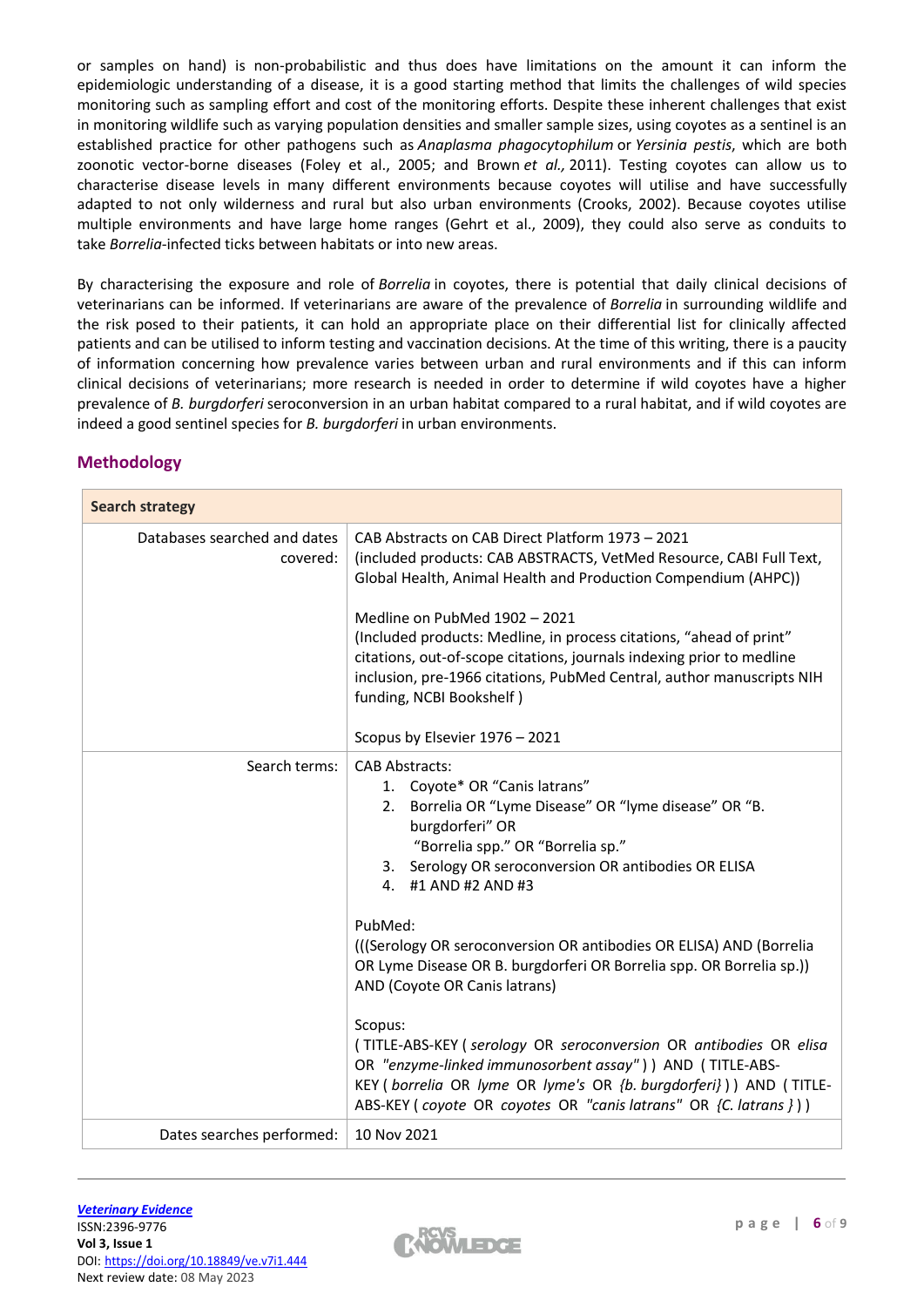| <b>Exclusion / Inclusion criteria</b> |                                                                                                                                                                                             |  |  |  |
|---------------------------------------|---------------------------------------------------------------------------------------------------------------------------------------------------------------------------------------------|--|--|--|
| Exclusion:                            | Not in English<br>Study area is outside the US<br>Borrelia burgdorferi not actually measured / not in coyotes<br>Urban / rural distinction not made for tested coyotes<br>Not peer-reviewed |  |  |  |
| Inclusion:                            | English<br>Study area is within the US<br>Borrelia burgdorferi measured by authors in coyotes<br>Urban / rural distinction not made for tested coyotes<br>Peer-reviewed                     |  |  |  |

| <b>Search outcome</b>                         |                             |                                        |                                                   |                                                                                  |                                                    |                                     |                                    |
|-----------------------------------------------|-----------------------------|----------------------------------------|---------------------------------------------------|----------------------------------------------------------------------------------|----------------------------------------------------|-------------------------------------|------------------------------------|
| <b>Database</b>                               | <b>Number</b><br>of results | Excluded -<br>Not in<br><b>English</b> | Excluded -<br>Study area<br>is outside<br>the USA | Excluded-<br>Does not<br>measure<br><b>Borrelia</b><br>burgdorferi in<br>coyotes | Excluded-<br>Urban / rural<br>data not<br>included | Excluded -<br>Not peer-<br>reviewed | <b>Total</b><br>relevant<br>papers |
| CAB<br>Abstracts                              | 9                           | $\Omega$                               | $\overline{2}$                                    | $\mathbf{0}$                                                                     | 6                                                  | $\mathbf 0$                         | $1\,$                              |
| PubMed                                        | 10                          | $\mathbf 0$                            | $\overline{2}$                                    | $\mathbf{1}$                                                                     | 5                                                  | $\mathbf 0$                         | $\overline{2}$                     |
| Scopus                                        | 10                          | 0                                      | $\overline{2}$                                    | $\mathbf{1}$                                                                     | 5                                                  | $\mathbf 0$                         | $\overline{2}$                     |
| Total relevant papers when duplicates removed |                             |                                        |                                                   |                                                                                  | $\overline{2}$                                     |                                     |                                    |

# **CONFLICT OF INTEREST**

The authors declare no conflicts of interest.

The authors would like to acknowledge Andres Mauricio Lopez-Perez for his mentorship of L. Shultz and proofreading this manuscript. Additional acknowledgement goes to the 2020 MPM208 Class at University of California, Davis through which this project was undertaken.

# **REFERENCES**

1. Brown, H. E., Levy, C. E., Enscore, R. E., Schriefer, M. E., DeLiberto, T. J., Gage, K. L. & Eisen, R. J. (2011). Annual Seroprevalence of *Yersinia pestis* in Coyotes as Predictors of Interannual Variation in Reports of Human Plague Cases in Arizona, United States. *Vector-Borne and Zoonotic Diseases*. 11(11), 1439– 1446. DOI: <https://doi.org/10.1089/vbz.2010.0196>

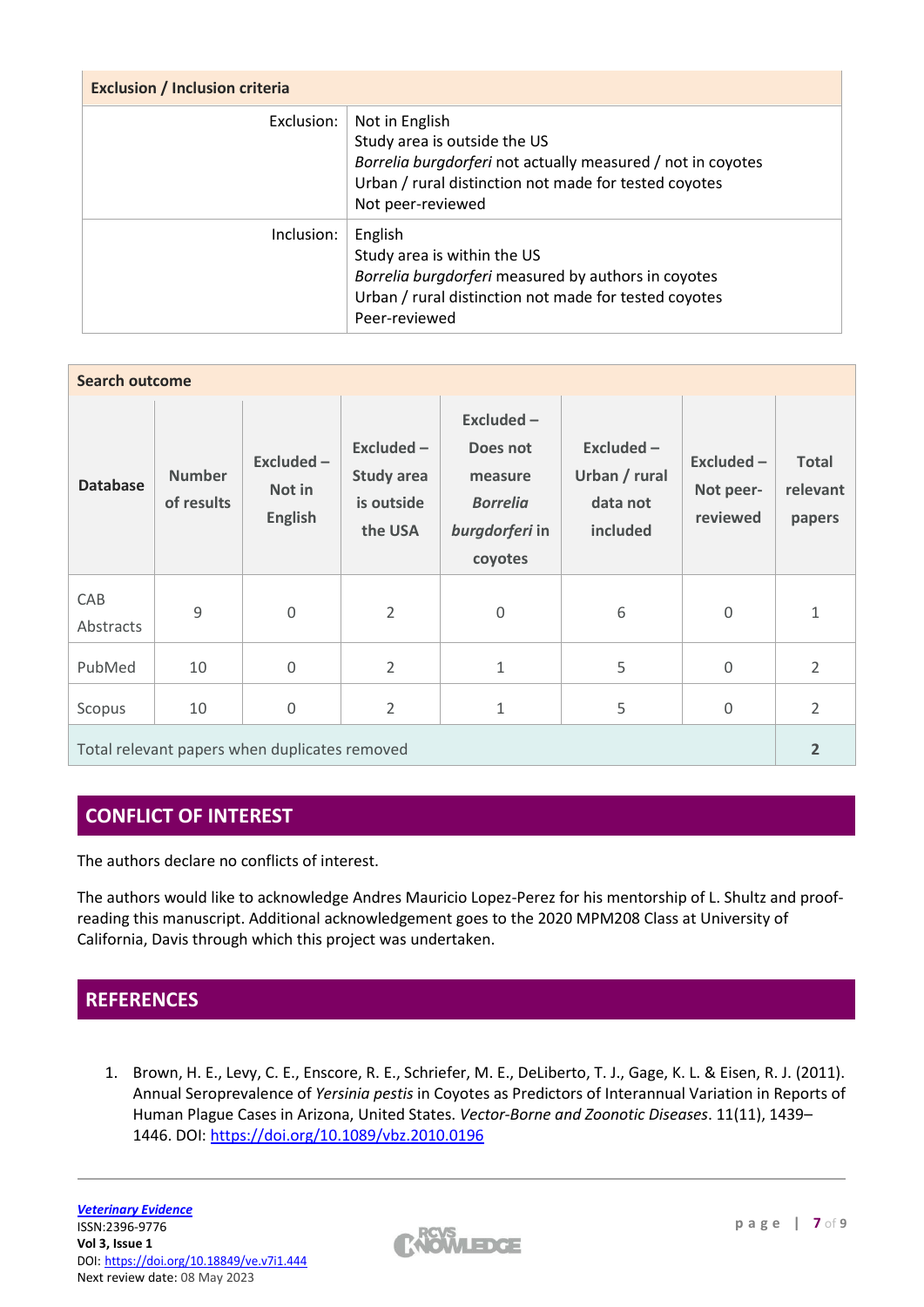- 2. Centers for Disease Control and Prevention (CDC). (2019). Lyme Disease Data and surveillance. [online] Available from: <https://www.cdc.gov/lyme/datasurveillance/index.html> [Accessed 10 Dec 2020].
- 3. Crooks, K. R. (2002). Relative Sensitivities of Mammalian Carnivores to Habitat Fragmentation. *Conservation Biology*. 16(2), 488–502. DOI: [https://doi.org/10.1046/j.1523-](https://doi.org/10.1046/j.1523-1739.2002.00386.x) [1739.2002.00386.x](https://doi.org/10.1046/j.1523-1739.2002.00386.x)
- 4. Foley, J. E., Queen, E. V, Sacks, B. & Foley, P. (2005). GIS-facilitated spatial epidemiology of tick-borne diseases in coyotes (*Canis latrans*) in northern and coastal California. *Comparative Immunology, Microbiology and Infectious Diseases. 28*(3), 197–212. DOI: <https://doi.org/10.1016/j.cimid.2005.01.006>
- 5. Gehrt, S. D., Anchor, C. & White, L. A. (2009). Home Range and Landscape Use of Coyotes in a Metropolitan Landscape: Conflict or Coexistence? *Journal of Mammalogy*. 90(5), 1045–1057. DOI: <https://doi.org/10.1644/08-mamm-a-277.1>
- 6. Olson, P. E., Kallen, A. J., Bjorneby, J. M. & Creek, J. G. (2000). Canines as Sentinels for Lyme Disease in San Diego County, California. *Journal of Veterinary Diagnostic Investigation*. 12(2), 126–129. DOI: <https://doi.org/10.1177/104063870001200204>
- 7. Self, S. C., McMahan, C. S., Brown, D. A., Lund, R. B., Gettings, J. R. & Yabsley, M. J. (2018). A largescale spatio-temporal binomial regression model for estimating seroprevalence trends. *Environmetrics*. 29(8). DOI: <https://doi.org/10.1002/env.2538>
- 8. Steere, A. C., Strle, F., Wormser, G. P., Hu, L. T., Branda, J. A., Hovius, J. W., Li, X. & Mead, P. S. (2016). Lyme borreliosis. *Nature Reviews. Disease Primers*. 2, 16090. DOI: <https://doi.org/10.1038/nrdp.2016.90>
- 9. Sonenshine, D. E. (2018). Range Expansion of Tick Disease Vectors in North America: Implications for Spread of Tick-Borne Disease. *International Journal of Environmental Research and Public Health*. 15(3), 478. DOI: <https://doi.org/10.3390/ijerph15030478>